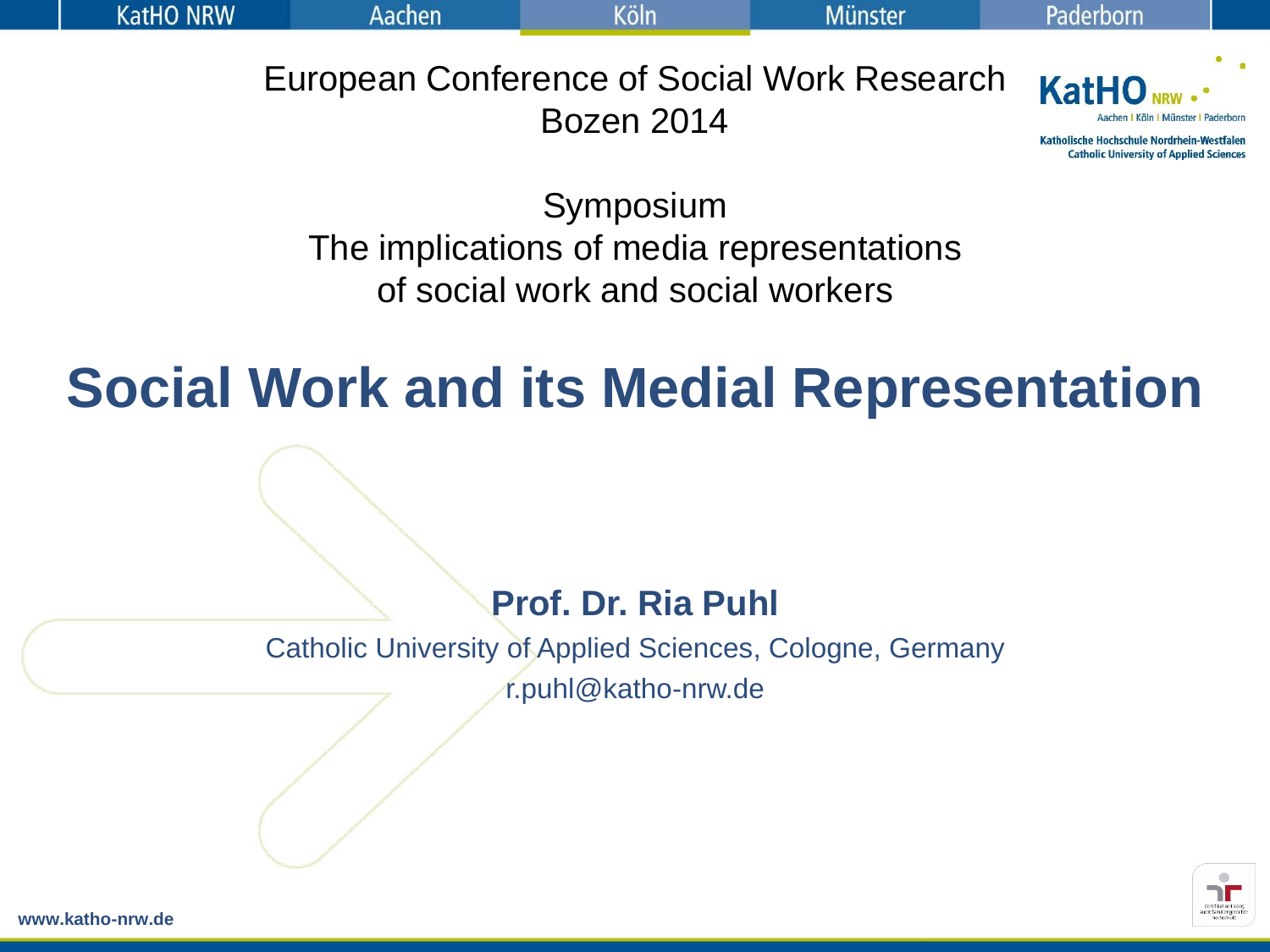

# Social work in the public

- How is social work presented in the general public?
- I have been engaged with this question for years and decades and approached the subject in a series and studies
- My central concern is: how social work is represented in the media and how does the public perceive social work? Which themes are of public concern? How are these specific topics represented? Are they:
	- informative
	- objective
	- blaming the clients
	- blaming social work
	- scandalizing or empathetic etc.

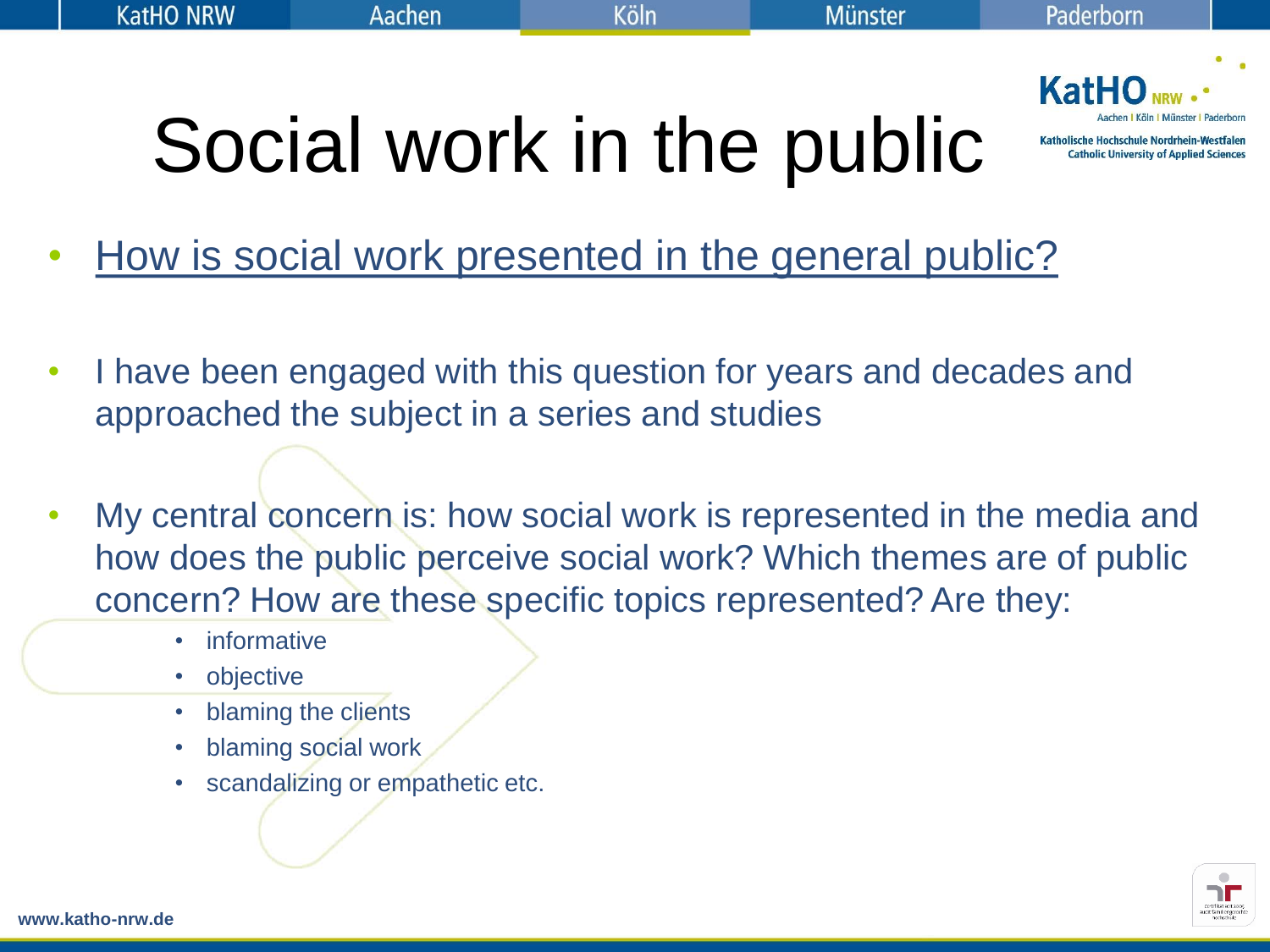**KatH** 

Katholische Hochschule Nordrhein-Westfalen **Catholic University of Applied Sciences** 

First: The public perspective on social work

Two perspectives

Second: How social work presents itself publically?



How is social work represented in the media and how does the public perceive social work?



= The way social work deals with the public: by management, by foundation/ legitimizations, by goal setting in social work discourse (or social work public relations)

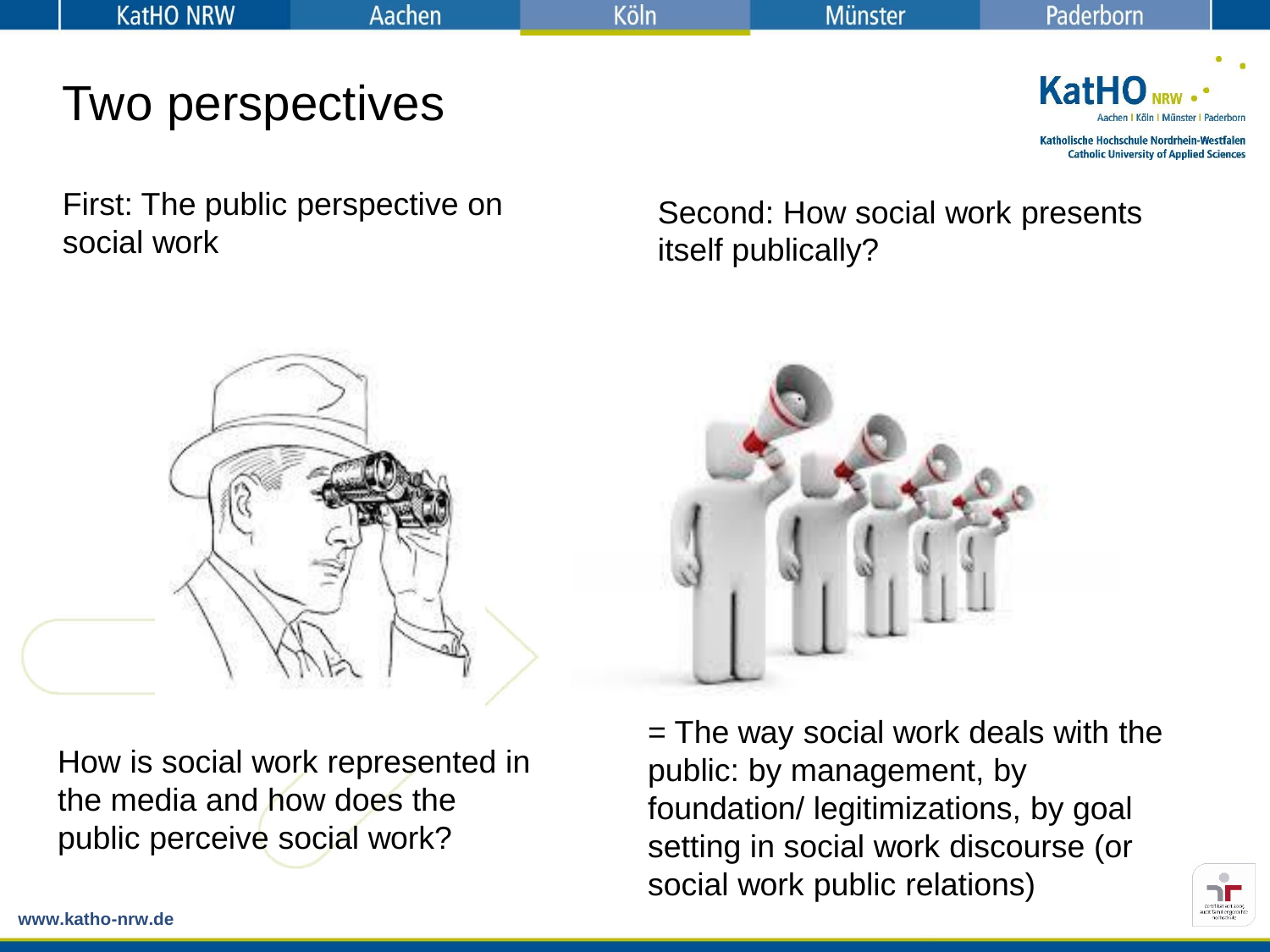

#### **Brief overview about my most important studies**

• a) The representation of social work in popular German magazines (2002)

• b) How are social workers prepared for communication with the  $pubic? - Results$  of the research study "Public relations in the teaching at the departments of social work" (2004)

- c) The representation of topics from the social work sector in British Newspapers (Guardian, Independent, Daily Mirror) (2007)
- d) The representation of social work in daily German newspapers and television with the background of the self-conception of the profession of social work (2014)

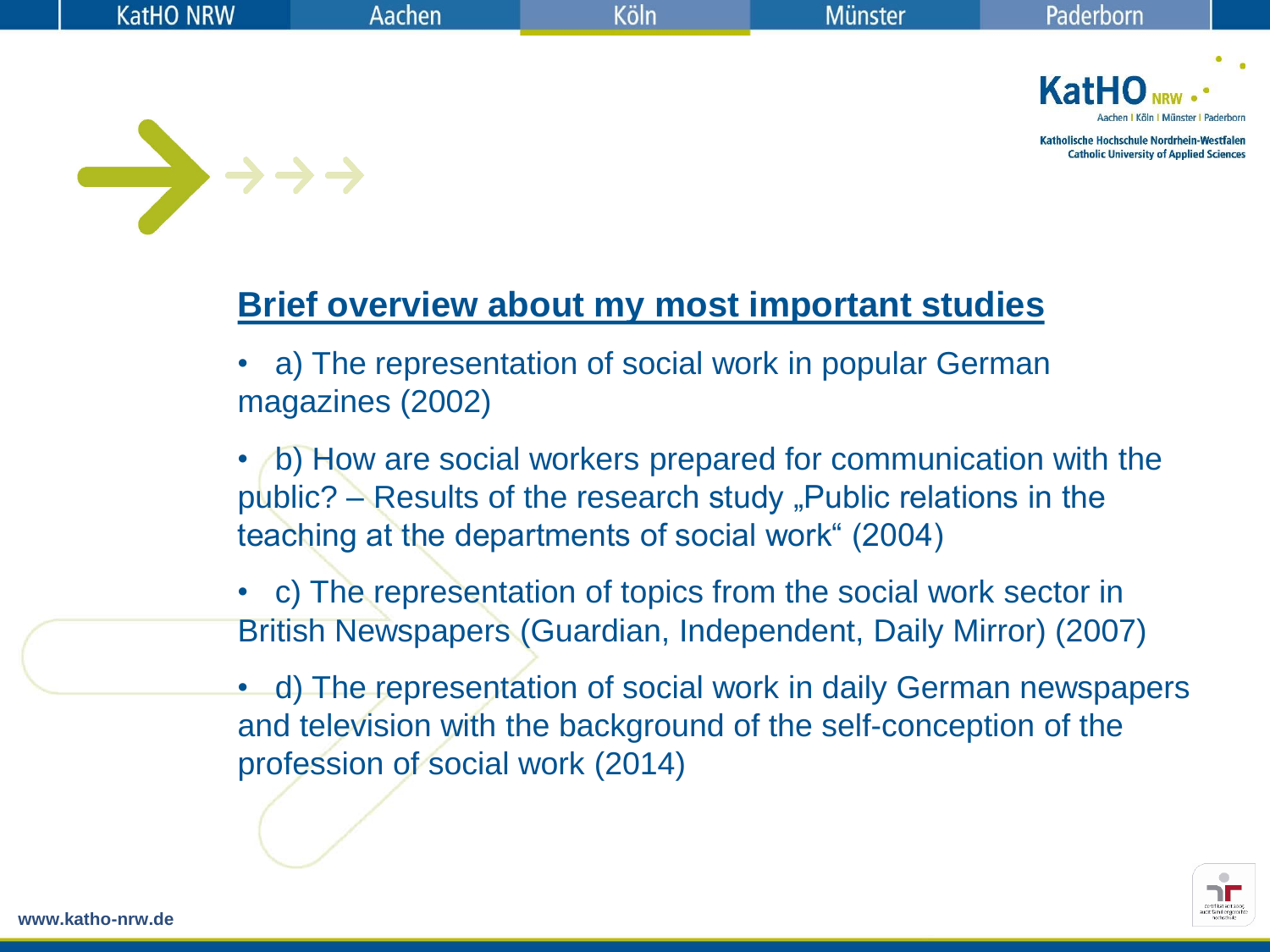

### The representation of social work in German popular magazines **Why?**

- The magazine market may serve as a platform for the formation as well as the exchange of opinions (Habermas)

Furthermore, the magazine market might be a tool to not only discuss social problems (in terms of social work"s daily practice) but also to offer accounts and solutions according to occurring social problems (Burkart)

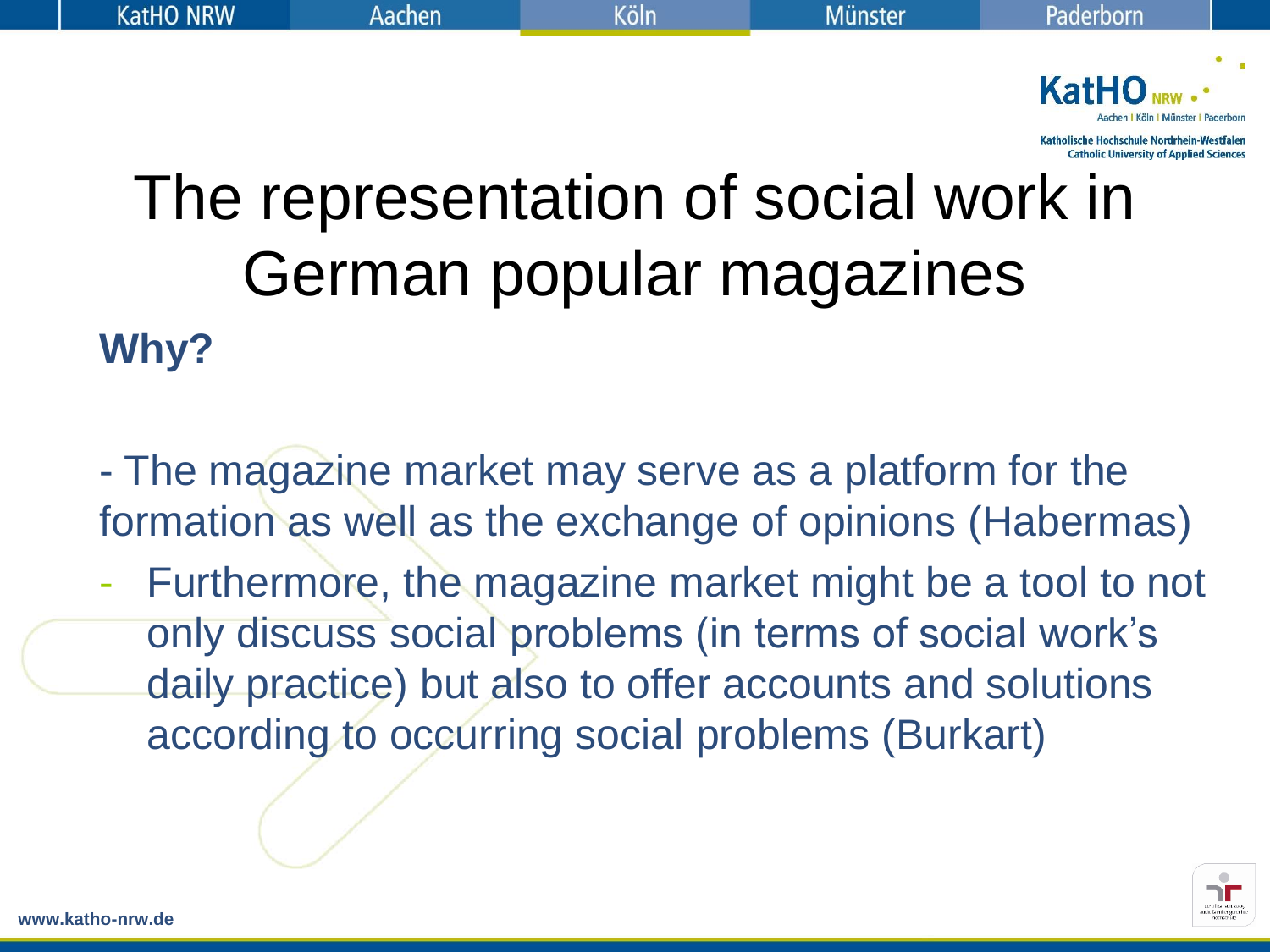| KatHO NRW | Aachen | Köln | <b>Münster</b> | Paderborn                                                                                    |  |
|-----------|--------|------|----------------|----------------------------------------------------------------------------------------------|--|
|           |        |      |                |                                                                                              |  |
|           |        |      |                | $KatHO_{NRW}$ .<br>Aachen I Köln I Münster I Paderborn                                       |  |
|           |        |      |                | Katholische Hochschule Nordrhein-Westfalen<br><b>Catholic University of Applied Sciences</b> |  |
|           |        |      |                |                                                                                              |  |

#### **Why:**

It is to be examined, whether the topics are being **scandalized** (from the client's perspective as well as from the viewpoint of the concerned public)?

- Are they **neutral** (in terms of an objective representation of the specific problems)
- Are they **informative** and **supporting**?

Do the themes refer to processes of finger-pointing and the **attribution of guilt** (the client of social work is individually responsible and guilty for her or his own situation)?

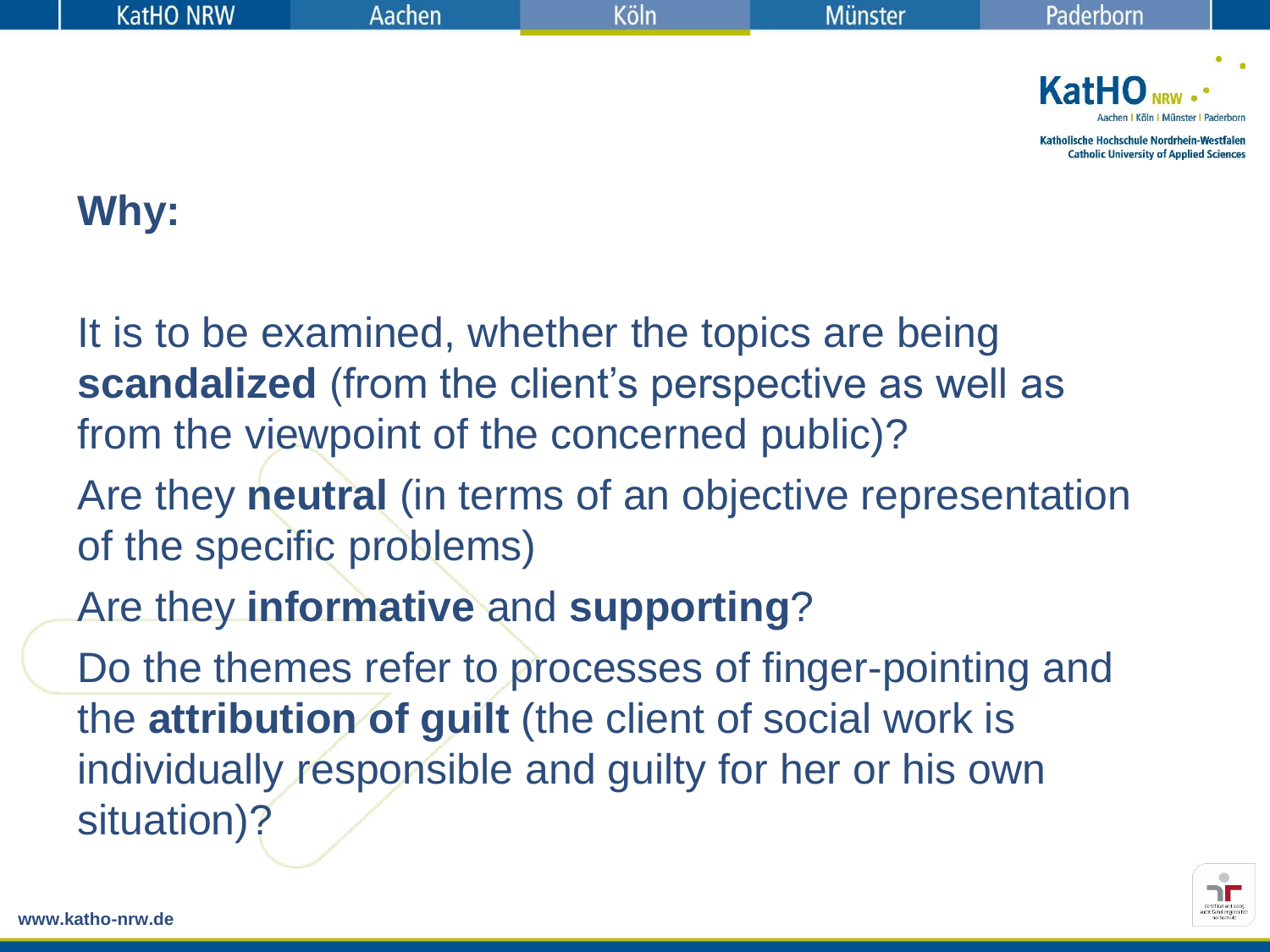

#### **Theoretical basis: Theorie der Öffentlichkeit and agenda setting theories**

- Günter Bentele; Manfred Rühl (Hrsg.)(1995): Theorien öffentlicher Kommunikation. München.
- **Jürgen Habermas (1962/1990): Strukturwandel der Öffentlichkeit. Frankfurt.**
- **Jürgen Habermas (1995): Theorie des kommunikativen Handelns. Frankfurt.**
- Niklas Luhmann (1996): Die Realität der Massenmedien. Opladen.
- Friedhelm Neidhardt (1994): Öffentlichkeit, öffentliche Meinung, soziale Bewegungen. Kölner Zeitschrift für Soziologie und Sozialpsychologie ((Agenda setting -Theorien)). Köln.
- Richard Münch (1991): Dialektik der Kommunikationsgesellschaft. Frankfurt.

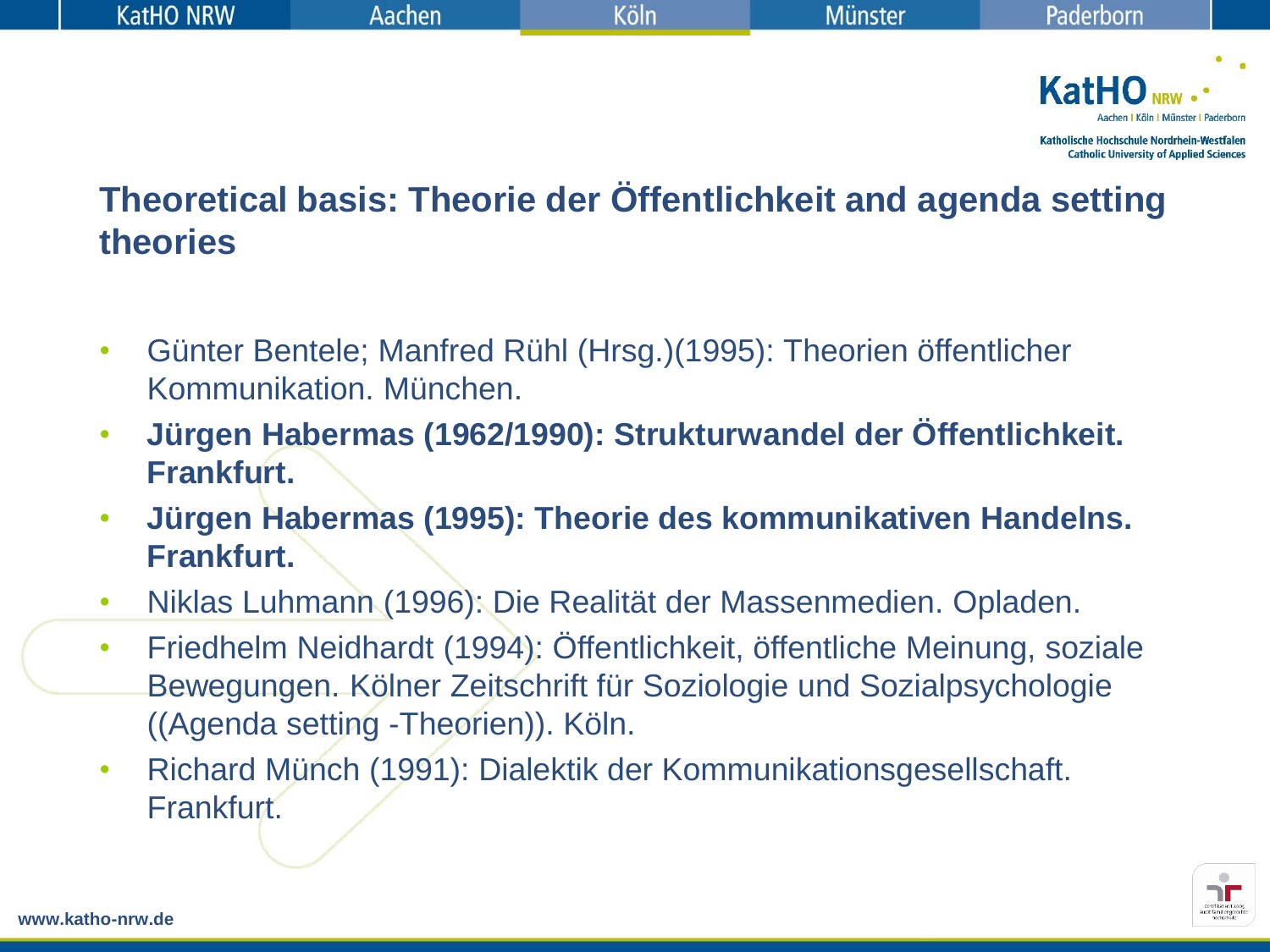| <b>KatHO NRW</b> | Aachen | Köln | Münster <sup>1</sup> | Paderborn                                                                                                                                                   |  |
|------------------|--------|------|----------------------|-------------------------------------------------------------------------------------------------------------------------------------------------------------|--|
|                  |        |      |                      |                                                                                                                                                             |  |
|                  |        |      |                      | KatHO <sub>NRW</sub><br>Aachen   Köln   Münster   Paderborn<br>Katholische Hochschule Nordrhein-Westfalen<br><b>Catholic University of Applied Sciences</b> |  |

#### **Methodology**

Examination of 4 popular weekly magazines (general focus on magazines, but different reader groups)

- STERN: the biggest magazine with a focus on social politics and (social) documentations
- II. SPIEGEL: the most high-circulation magazine with the strongest focus on politics, economies and culture
- III. BUNTE: the biggest magazine focusing on social life and life style (stars, royals, beauty, fashion, sight seeing)
- IV. BRAVO: leading children and teenager's magazine

Common: no resort of "social matters"

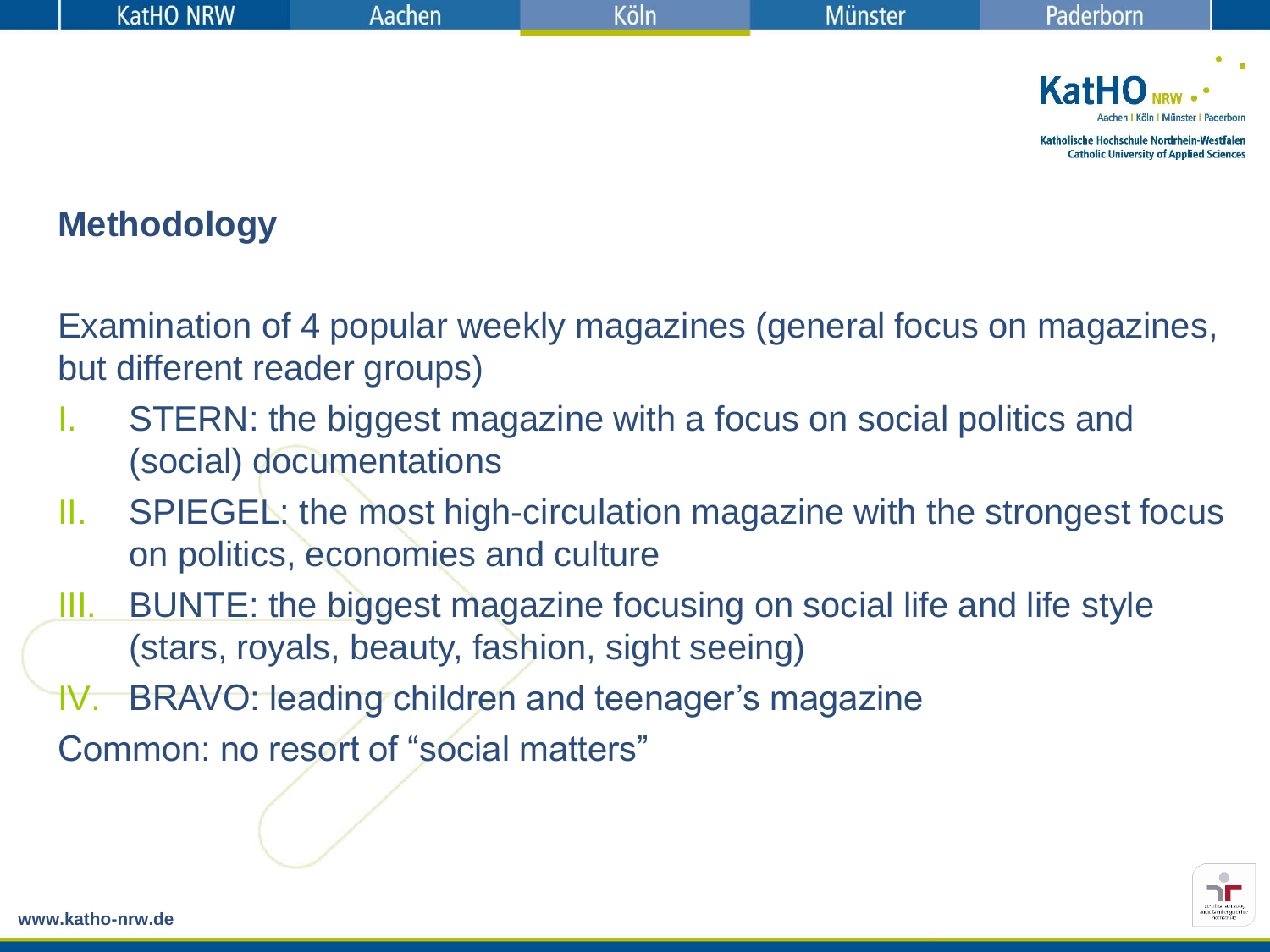| <b>KatHO NRW</b>   | 'Aachen | (öln | <b>Münster</b> | Paderborn                                                                                    |  |
|--------------------|---------|------|----------------|----------------------------------------------------------------------------------------------|--|
|                    |         |      |                |                                                                                              |  |
|                    |         |      |                | $KatHO_{NRW}.$<br>Aachen   Köln   Münster   Paderborn                                        |  |
| <b>Methodology</b> |         |      |                | Katholische Hochschule Nordrhein-Westfalen<br><b>Catholic University of Applied Sciences</b> |  |

#### **Methodology**

Observation period: 01/01/2000-04/15/2001; concerning 67 issues of each weekly magazine;

The examination was made on the basis of a qualitative oriented media analysis (Mayring, 2000), whose results allow the formulation of trends and characteristics

Performed by using the analysis of digitized data (by MAXQDA)

Key words: social work, social pedagogies, youth welfare services, family counselling and family welfare, poverty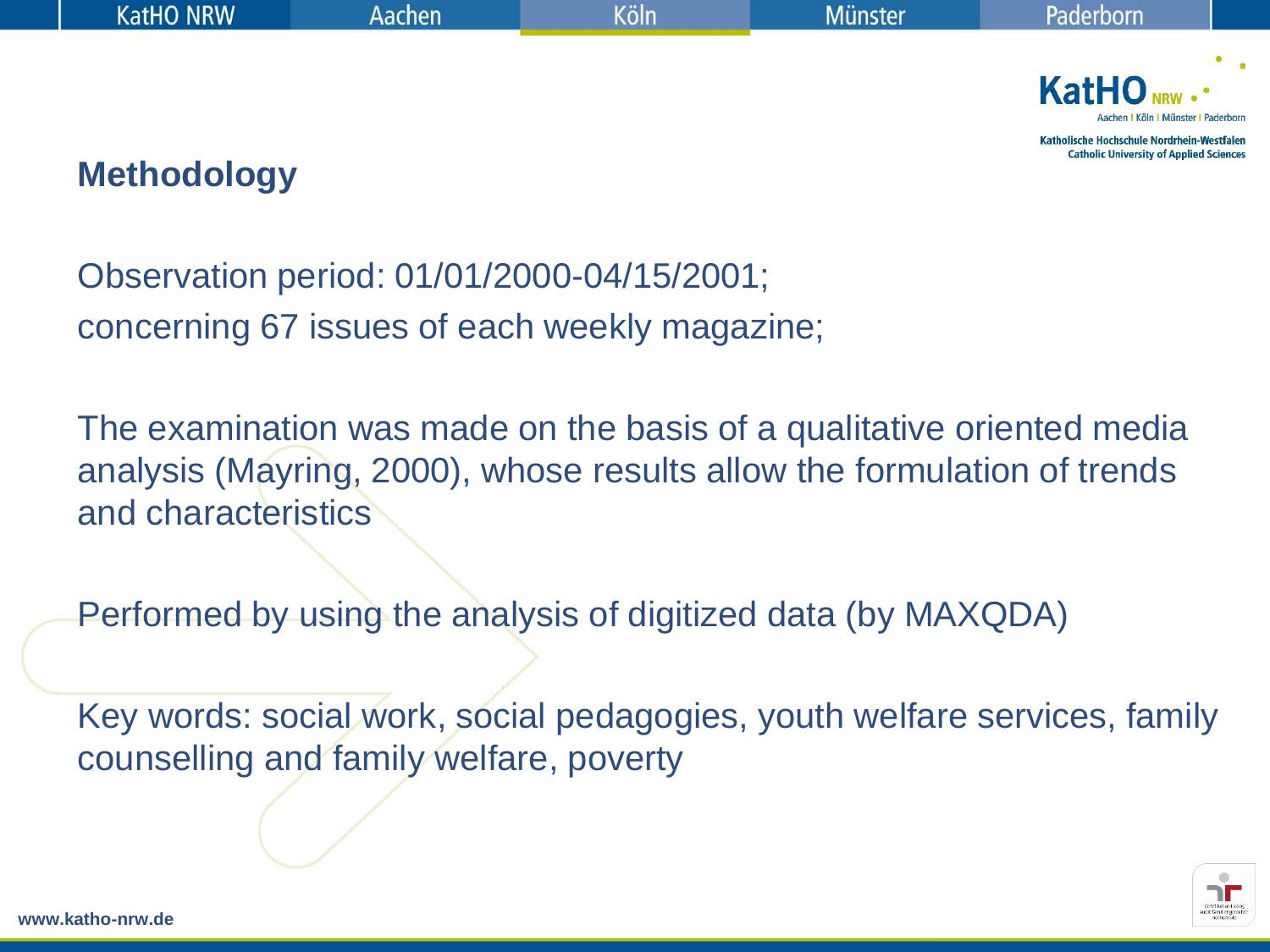Köln

Der STERN



Katholische Hochschule Nordrhein-Westfalen **Catholic University of Applied Sciences** 

Originally, the STERN focused on social-liberal matters. Today, its emphasis is rather moderate

The STERN ist famous for its stress on social problems and inequity

**The question is: does it report about topics of social work?**



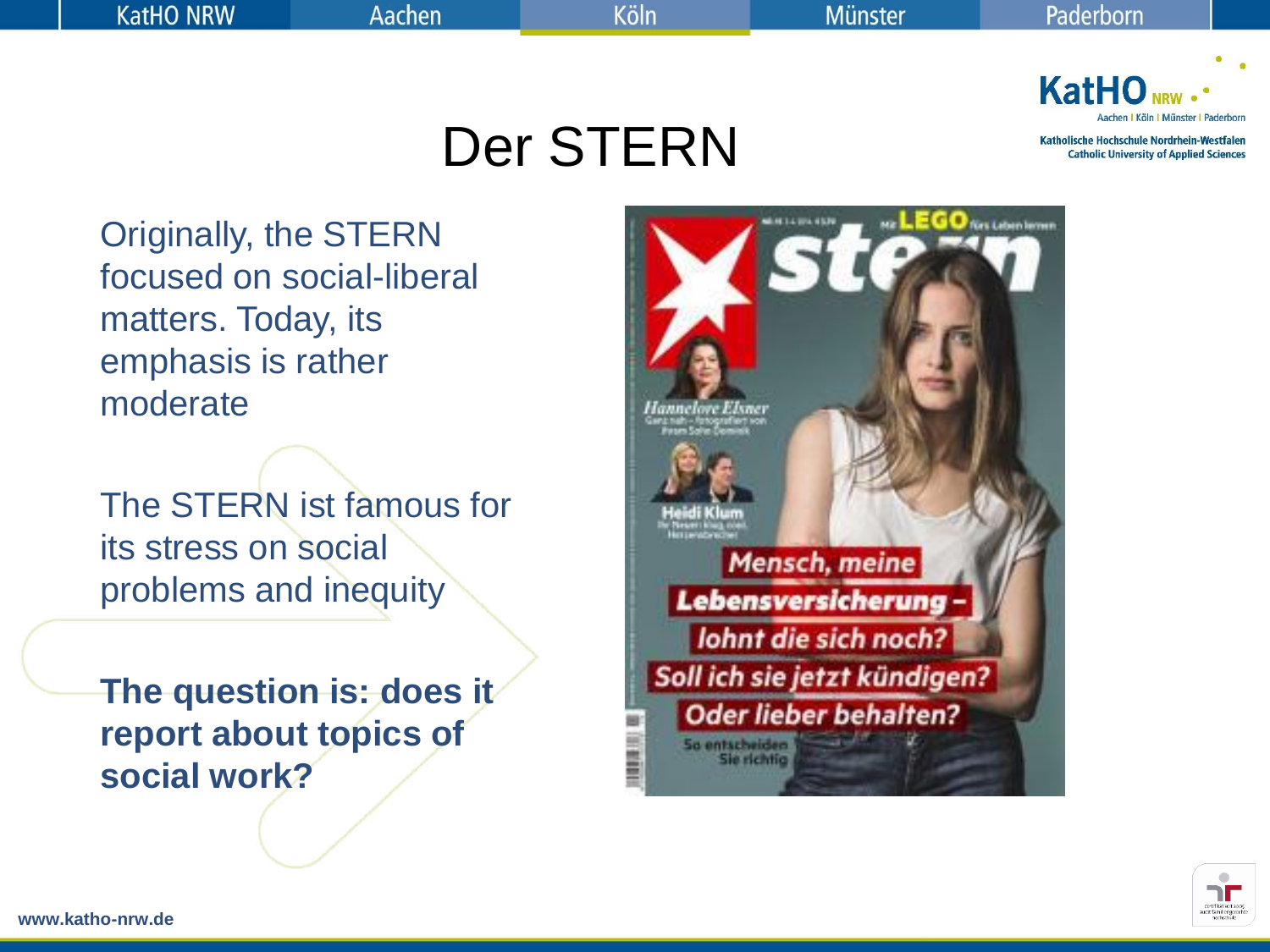

# Der STERN – some findings

Mentioning the key terms "social work" and "social pedagogies" in 67 different editions only six times.

Only three entries with genuine social work content: two times child protection ("lawyer of the child") and building a hospice for children.

Beyond the key terms sw and sp: a smaller part of genuine social work topics (but without mentioning the terms sw or sp!) as

- sexual abuse

And a bigger part of topics concerning social work in a wider sense as

- anorexia (girls)

- drugs
- poverty
- right-wing violence by young people: mostly documentations

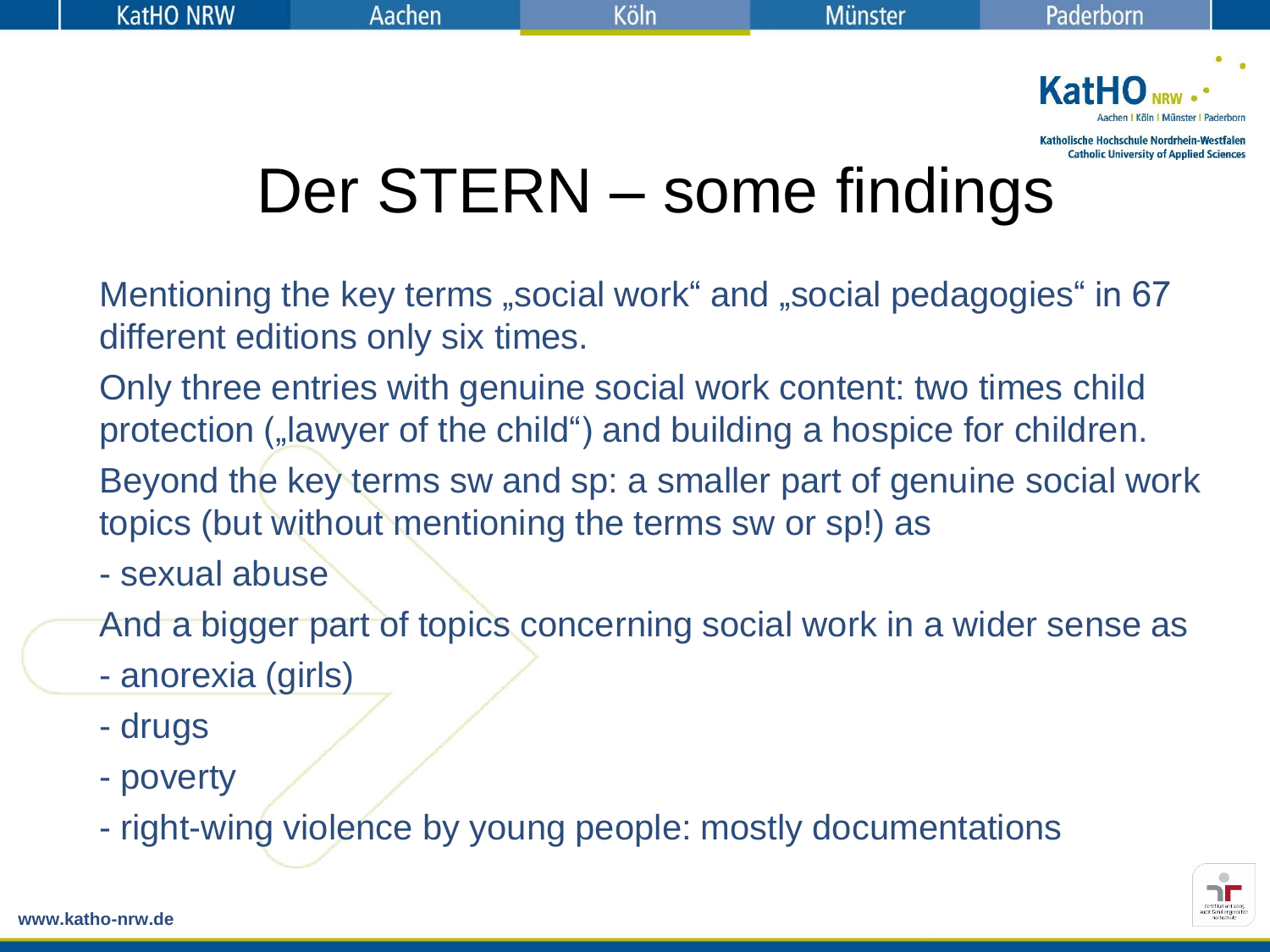

Der STERN - results

- Lots of social (work) topics
- Articles: informative and critical
- Positions are maily formulated from the social work perspective (but without mentioning it).
- This perspective is viable and suitable for everyday life with a lot of helpful advice, links and adresses.
- Some reports are scandalizing and may/should benefit the clients (not the goverment).
- Articles are person-centered: reconstructing a single case from the client"s or social worker"s (empathetic) perspective; the case is then "generalized". So, the reports represent facts and analytical interpretations which go beyond the certain (single) case.
- Topics are researched solidly and refer to founded background knowledge.

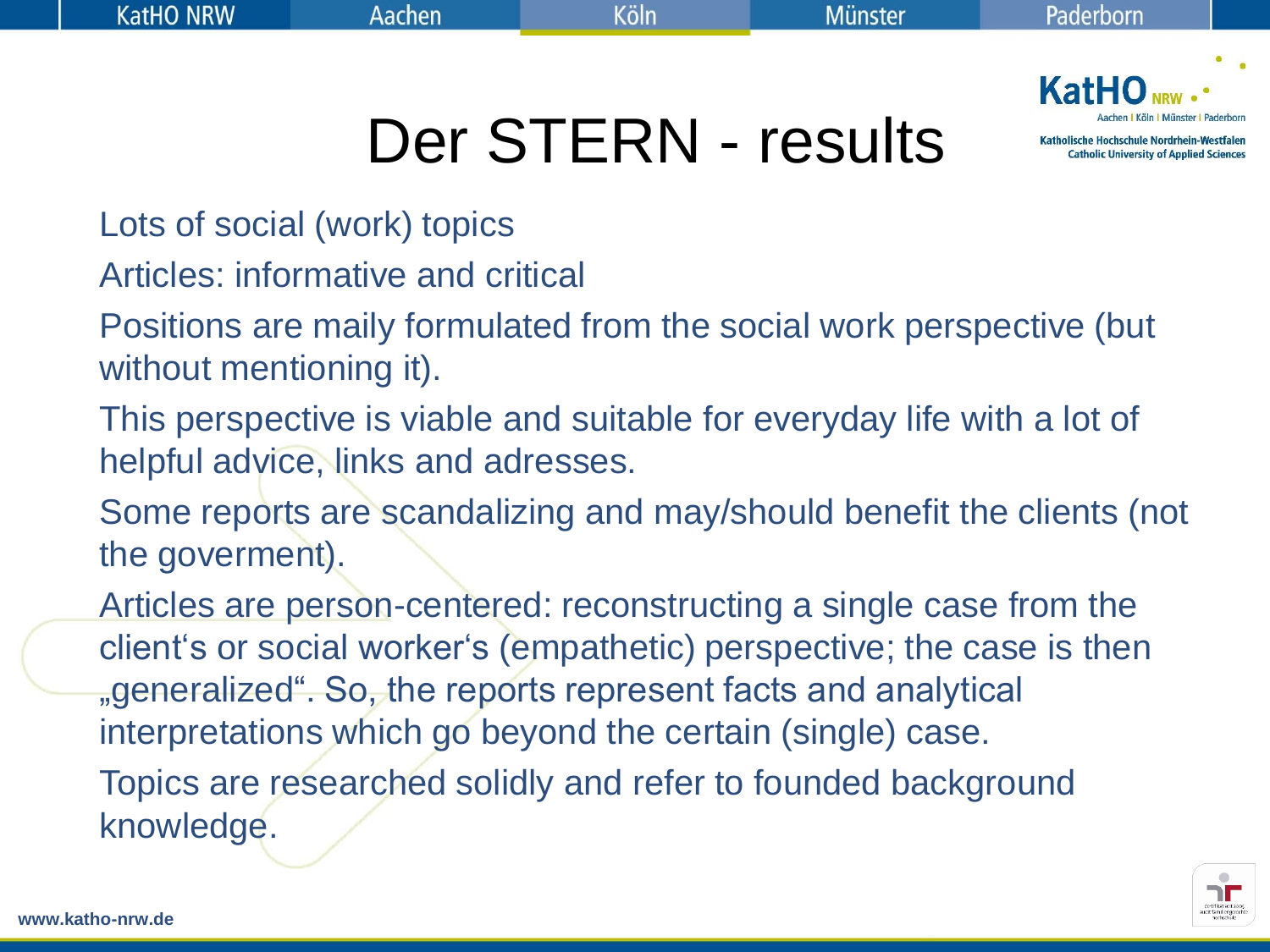

### Der SPIEGEL

Besides the "big" topics

- Economic problems
- **Europe**
- Foreigners with their problems – often refugees by politics or poverty reasons
- The Spiegel focuses on
- **Poverty**
- **Familiy issues**
- Spoiled children
- Teenagers at risk (as the current title shows)



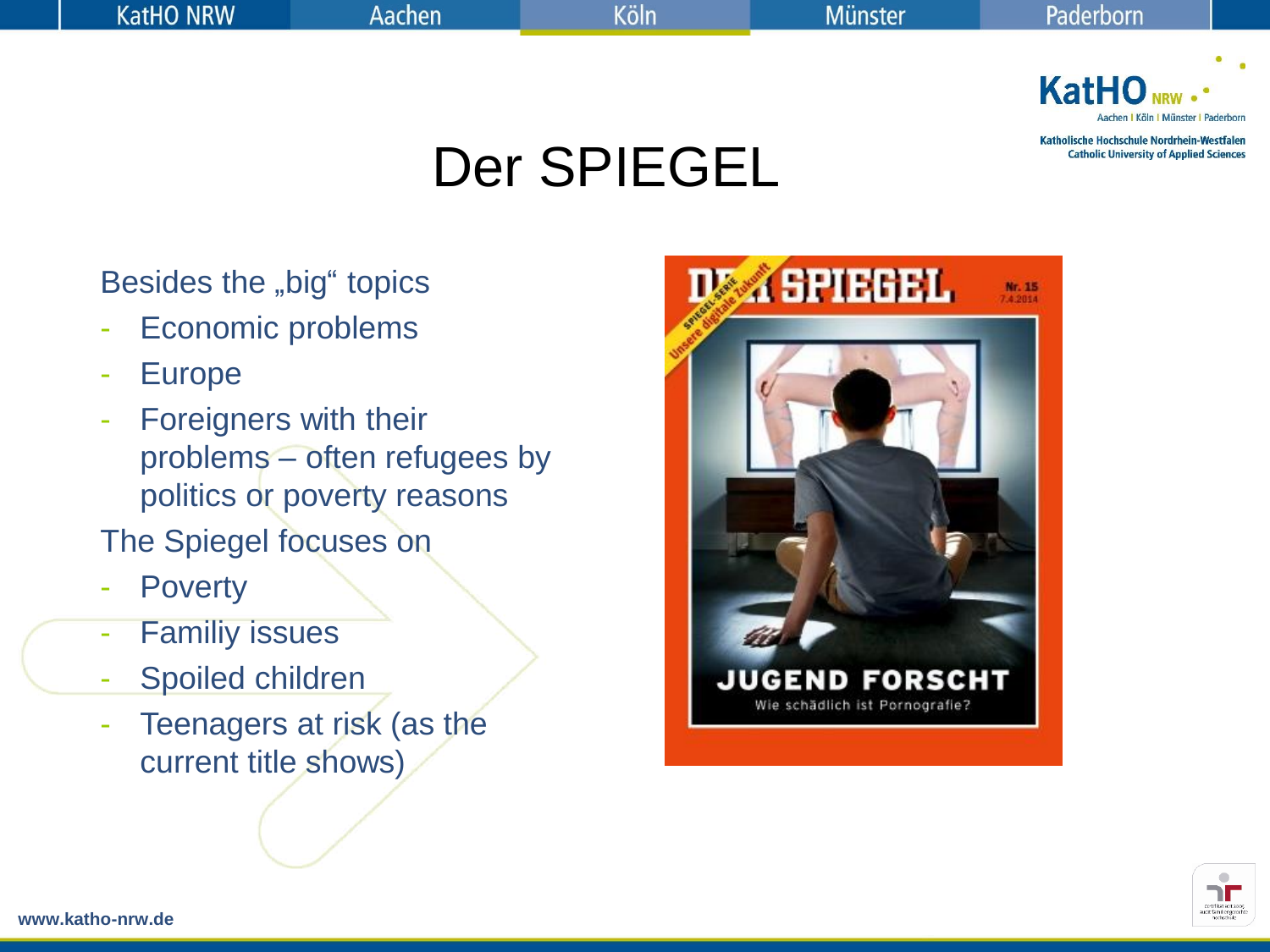

# Der SPIEGEL - some findings

- Even cover stories deal with social (work) topics such as the deficient nutrition of children.
- It can be seen that certain social pedagogical topics are pointed out from time to time.
- The frequency scale of social work content is as follows: Welfare of child Right-wing violence Family politics, family law, family life form Migration, foreigner law

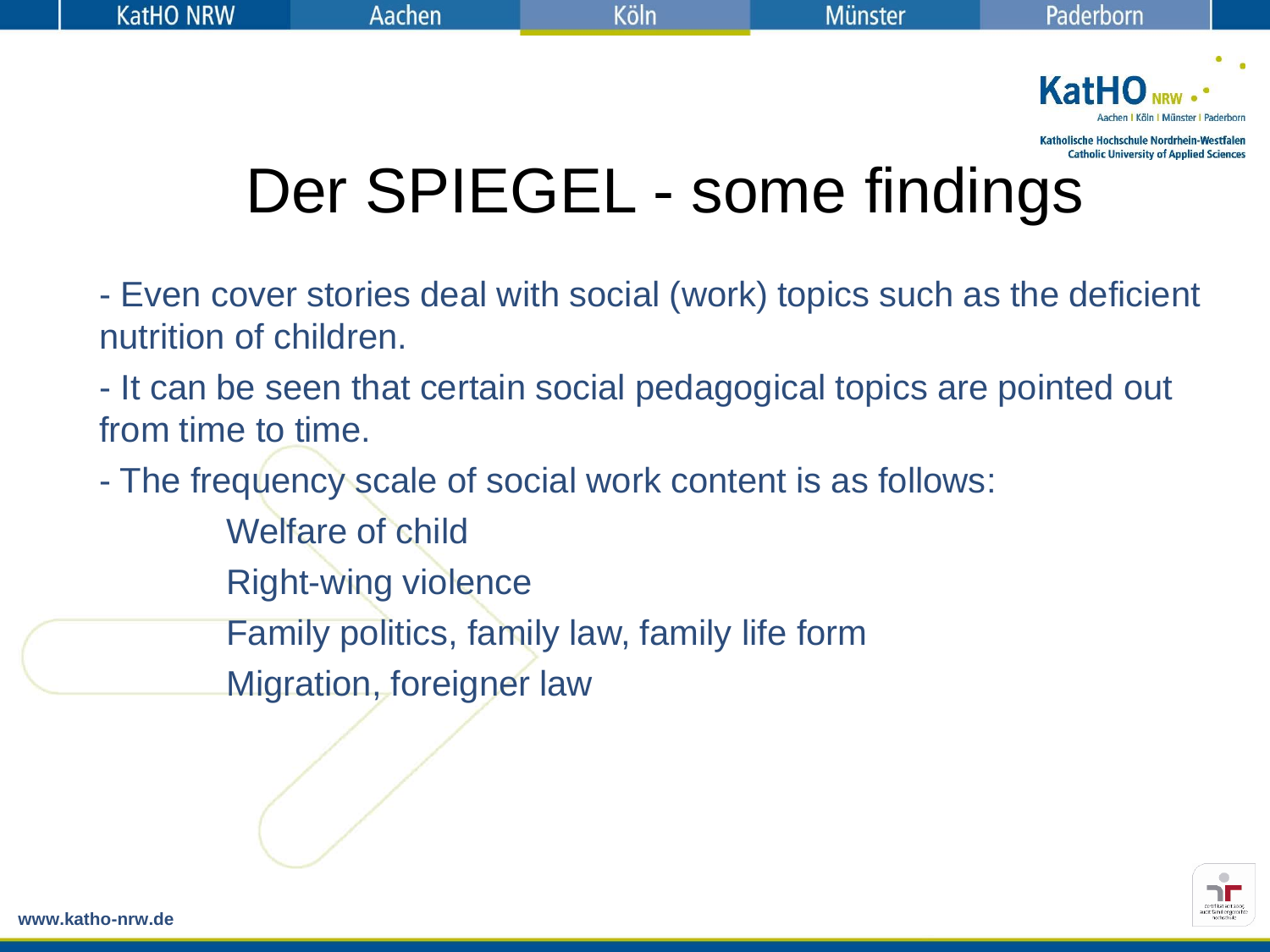

### Der SPIEGEL: social work themes – frequency scale



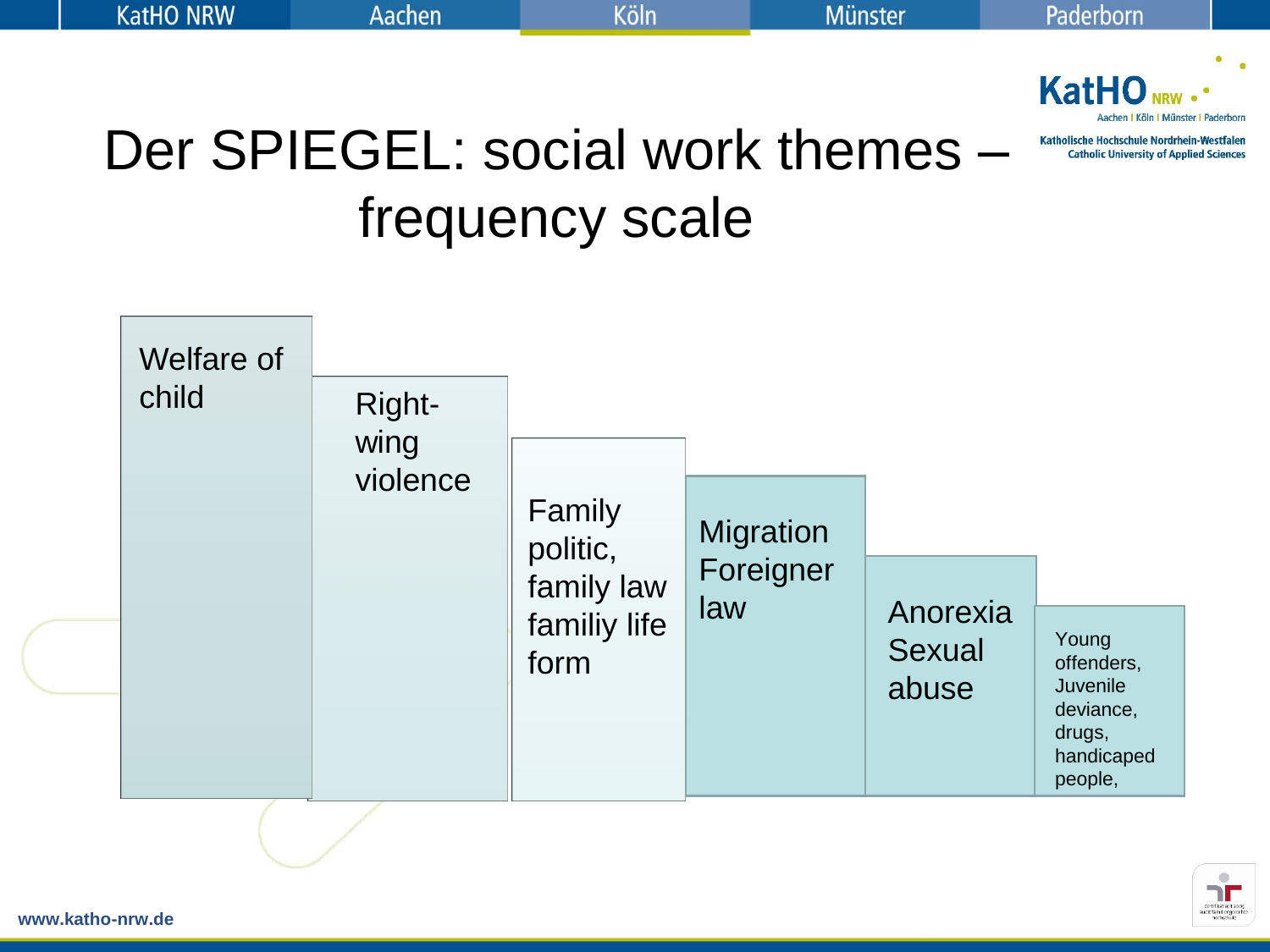Der SPIEGEL: welfare of the child KatHO NRW ...

**Catholic University of Applied Sciences** 

- The most dominating thematic complex concerns children – from a general pedagogical approach: that they do not experience adequate limits

- examples

- Themes are directly related to social work matters: such as children living on the street. 10000 children escape their parents homes (and foster or residential care); the tenor is: that the search for freedom often results in drug abuse, crime and prostitution.

- Under the headline "Foreseeable Harm" a report referred to neglect which resulted in death. Dominic's mother let his two year old son starve. The magazine titled: "Dominic got more attention after his death than he did in his entire short life". The judiciary investigated against two social workers due to involuntary manslaughter (killing caused due to gross negligence).

- Further reports indirectly hint at social work not being sufficiently well equipped. However, the assumption that succesful social work projects are not mentioned or even perceived as such cannot be proven. The succes is rather linked to achievements of active and committed private actors.

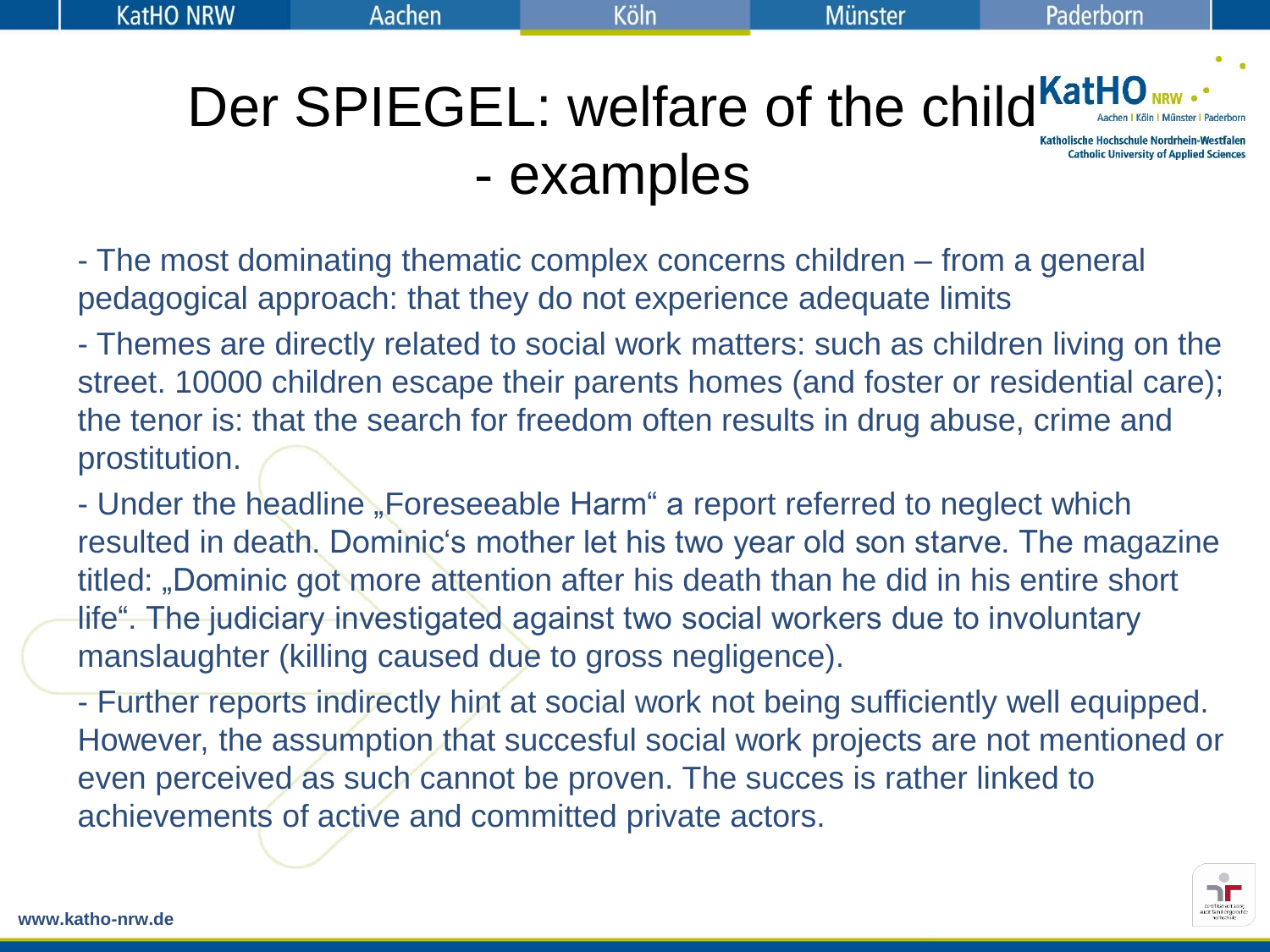

# Der SPIEGEL - results

- In contrast to the STERN, the reports in the SPIEGEL are more abstract
- Furthermore, they are not related to single actors or cases
- Reports are task-oriented
- The SPIEGEL does not work on topics from the social work sector *as explicit* as the STERN does
- The perspective on issues of social work rather tends to be superordinate, such as from the field of sociology, law or political science
- The focus lies on addressing framing circumstances. And for that reason – on the critical and sometimes even scandalizing exposure of public support systems to which social work belongs

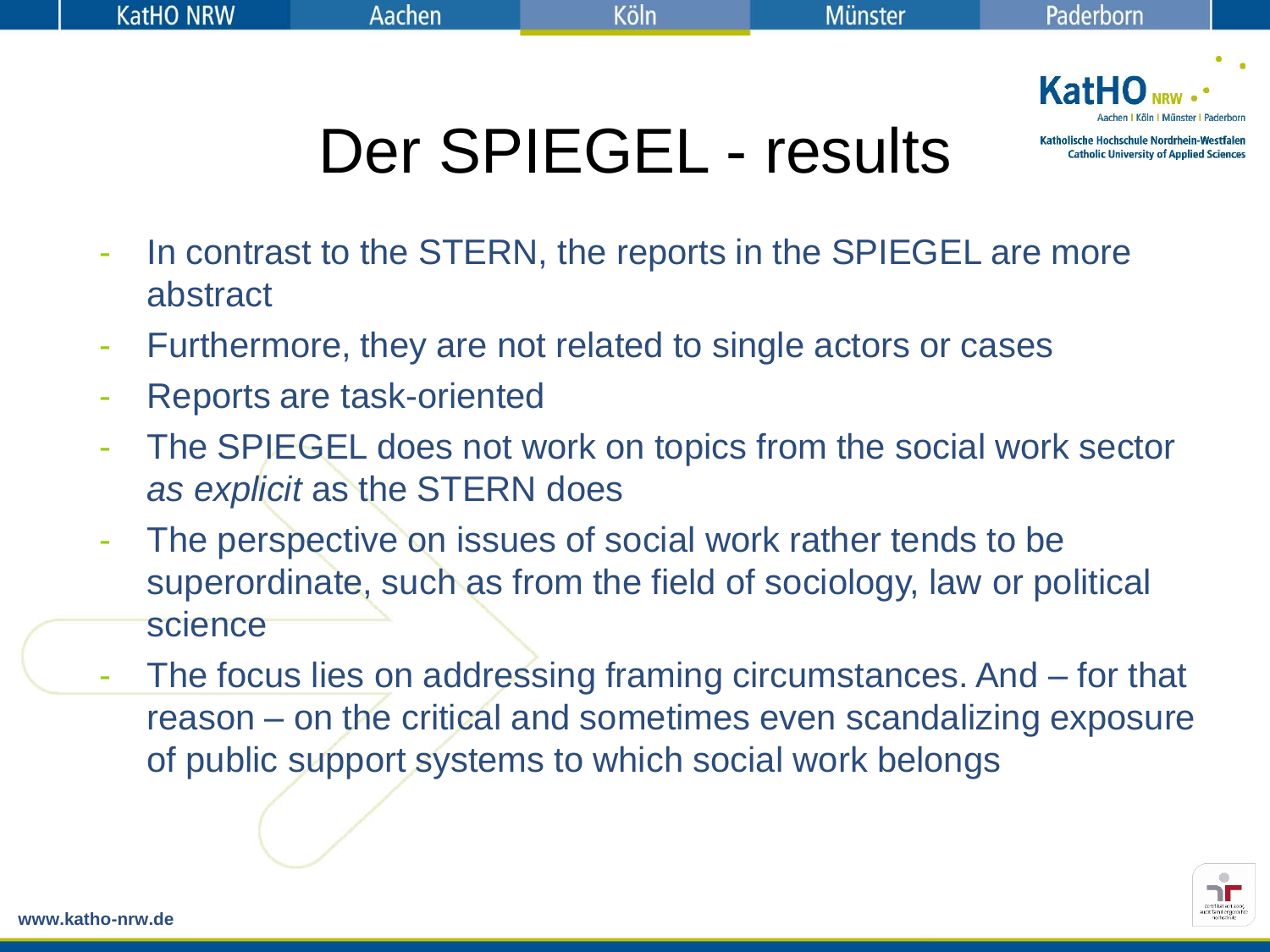Köln

Die BUNTE



Katholische Hochschule Nordrhein-Westfalen **Catholic University of Applied Sciences** 

The BUNTE focuses on issues of life style and the (high) society. The magazinee had not been expected to stress social work issues.

However, from the perspective of researchers it is interesting to analyze how this kind of magazines addresses social matters.



**www.katho-nrw.de**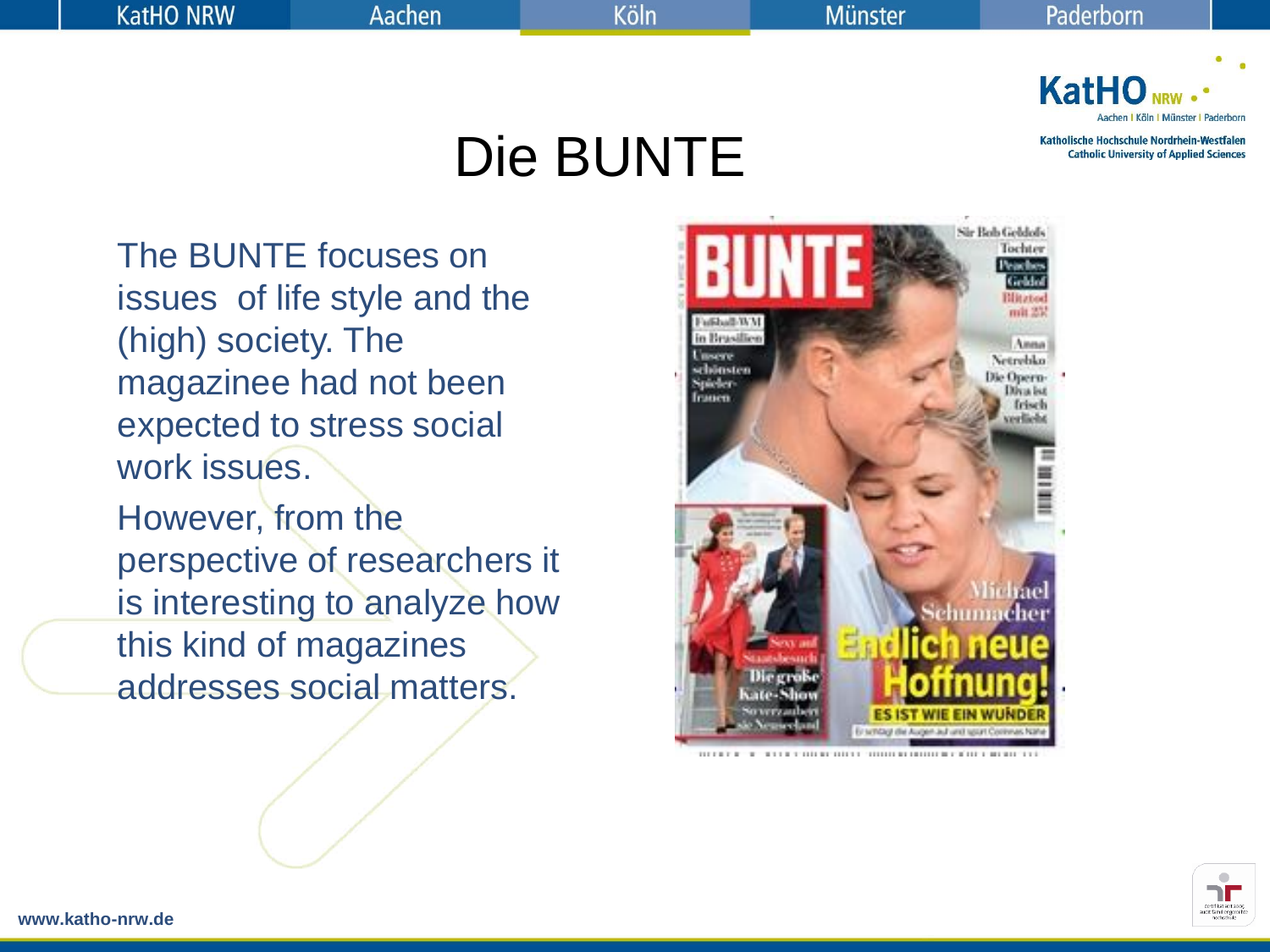

# Findings in the BUNTE

None. (Not a single one.)



**www.katho-nrw.de**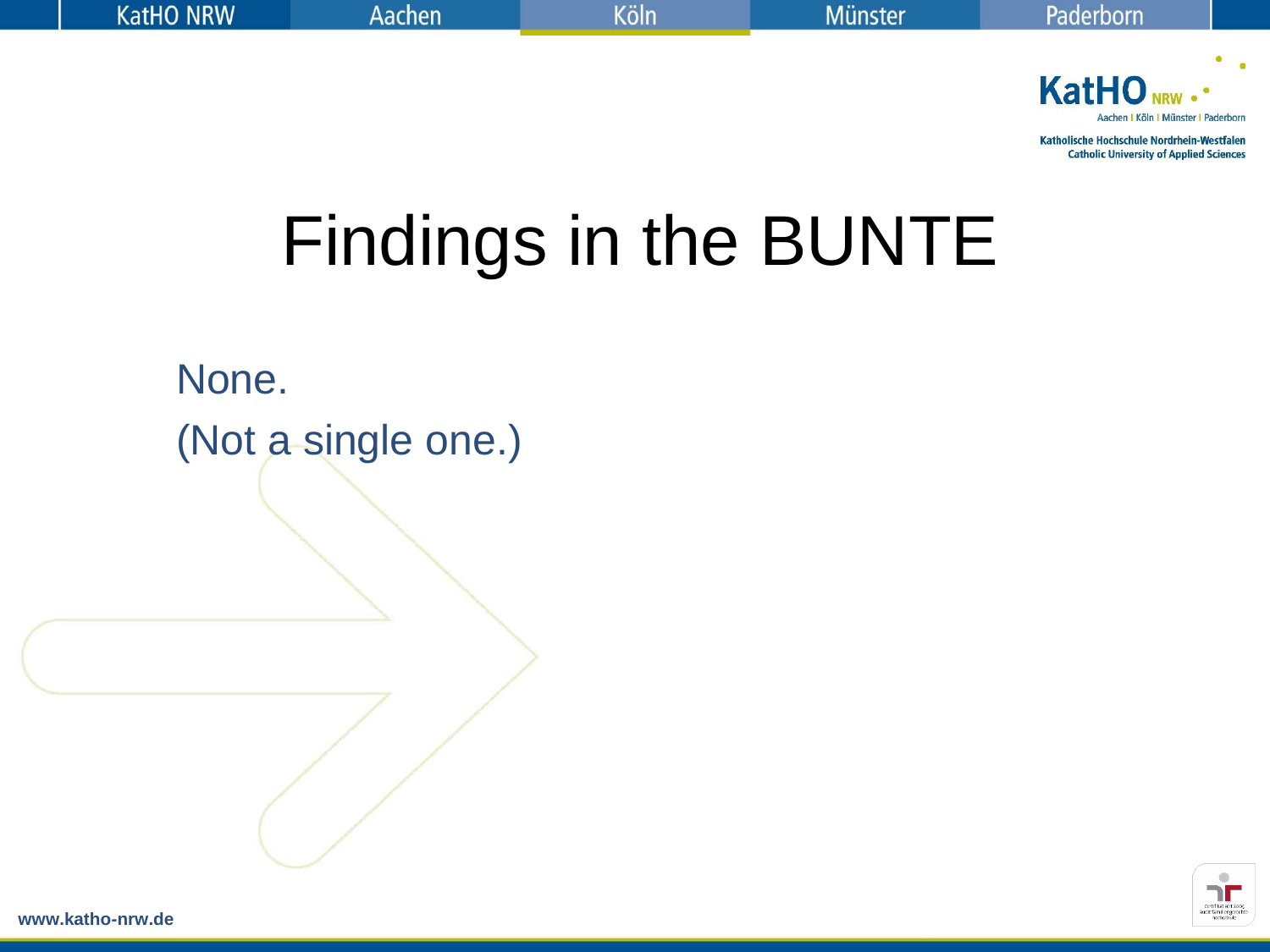



**Catholic University of Applied Sciences** 

# Die BUNTE - results

- During the entire period of investigations, it was found that the representation of social work matters was not considered relevant.
- Though, it is surprising that these topics have been excluded so blatantly (I suppose: by an editorial statute).

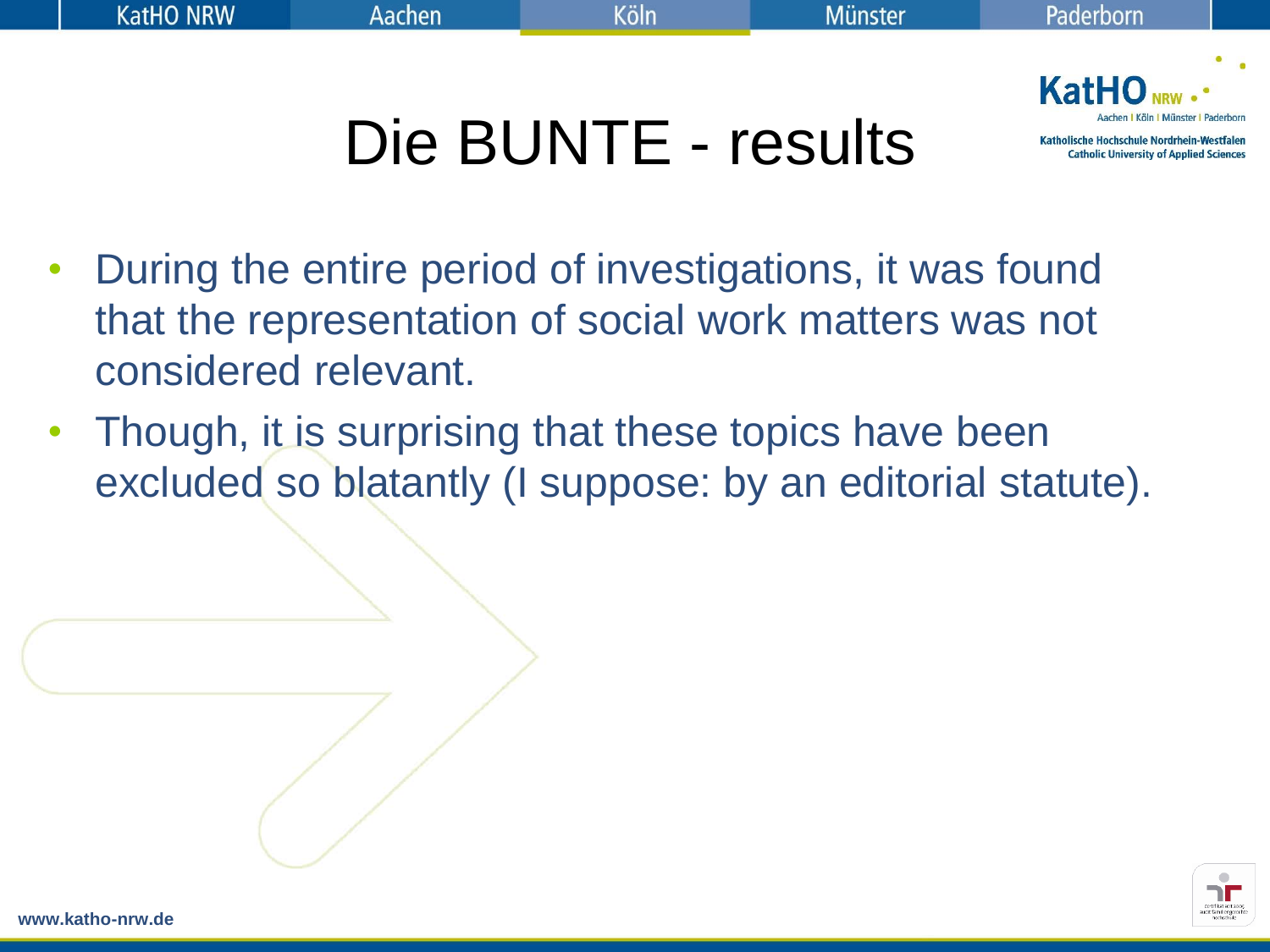Köln

Die BRAVO



Katholische Hochschule Nordrhein-Westfalen **Catholic University of Applied Sciences** 

Market leader for the 12-15 year old readers.

Its main focus lies on typical teenager interests, such as music, film and sports.

In addition to that two other categories

- first: counselling to questions about the body, sexuality and other teenager specific problems. The editorial team acts as a counselling team. It thus responds to letters to the editor.
- second: documentations that clearly focus on social (work) issues.



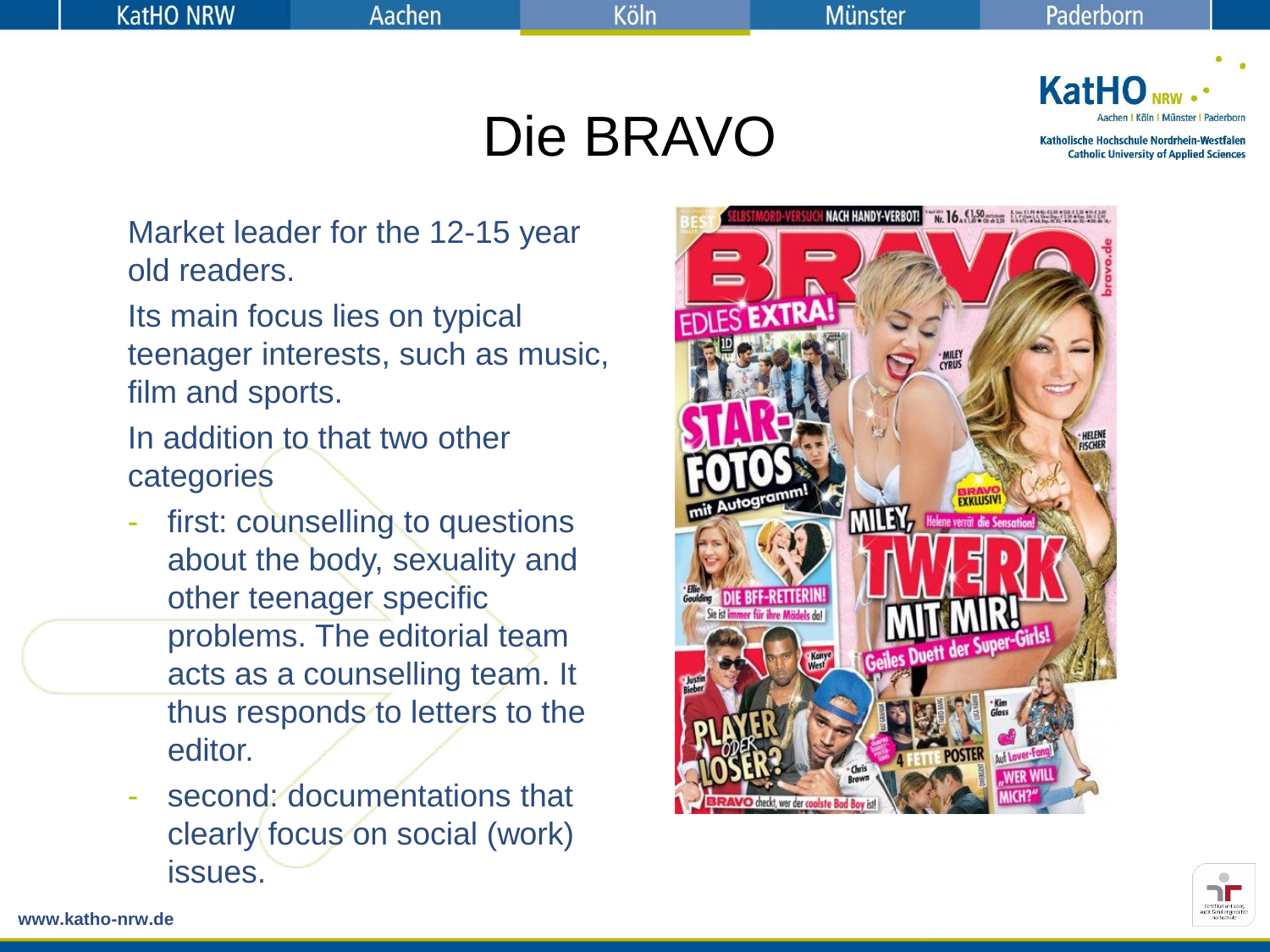**KatH** 

Katholische Hochschule Nordrhein-Westfalen **Catholic University of Applied Sciences** 

BRAVO - some findings

Pages provide information about sexual education, health education and some practical life support from the perspective of teenage readers. Problems as:

"I have stolen grandpa's money!" (Sven, 13),

"How dangerous is smoking weed?" (Manuela, 14),

"Does my friend want to commit suicide?" (Carina, 17)

"Panic, I am homosexual!" (Marco, 15)

Serious (and professional) answers will be given to the questions - from the perspective of social work.

Some documentations clearly focus on social work issues which refer to illness, disability, poverty of teenagers, former Neo-Nazis and attempted suicides.

Sensitive analysis and helpful hints with contact addresses can be found, especially in contributions about missed children, anorexia and sexual abuse.

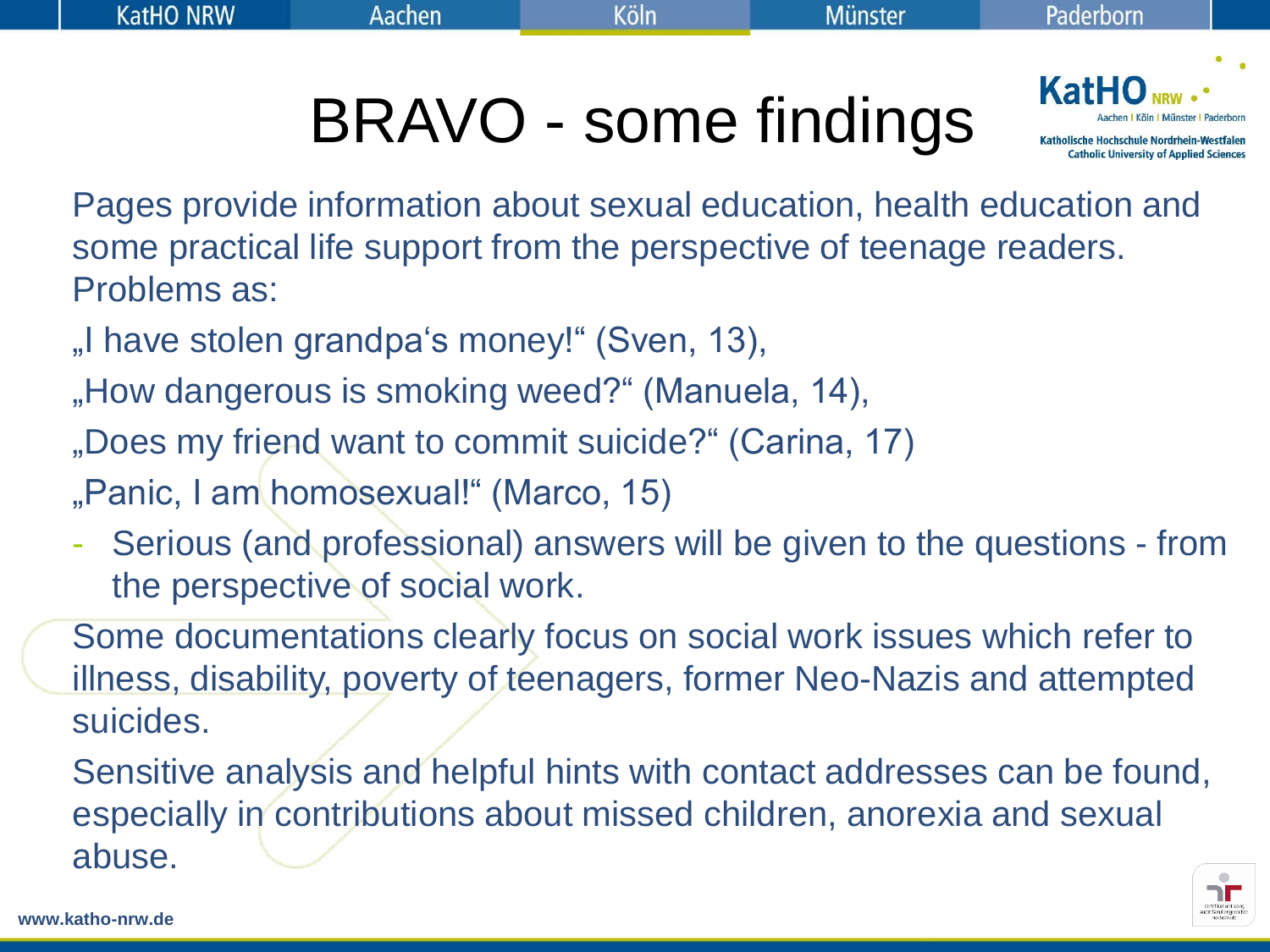

**Catholic University of Applied Sciences** 

### BRAVO - results

From a journalistic point of view: similarities between BRAVO and the STERN. Differences are due to the different target groups. In terms of the categories *counselling* and *documentation* it is the BRAVO"s aim to offer advice and assistance to personal life matters and problems of teenagers.

The original assumption about the BRAVO was that articles are rather written on a unsophisticated level and thus mainly deal with sex and the commerce of the world of adolescence. After the examination this assumption must be partly revised: The categories *advice* and *documentation* often deal with social work topics.

The articles are easy to read, which might be due to the young age of the target group, the content is nevertheless seriously edited.

BRAVO does cooperate with social work professionals (result: expert interview)

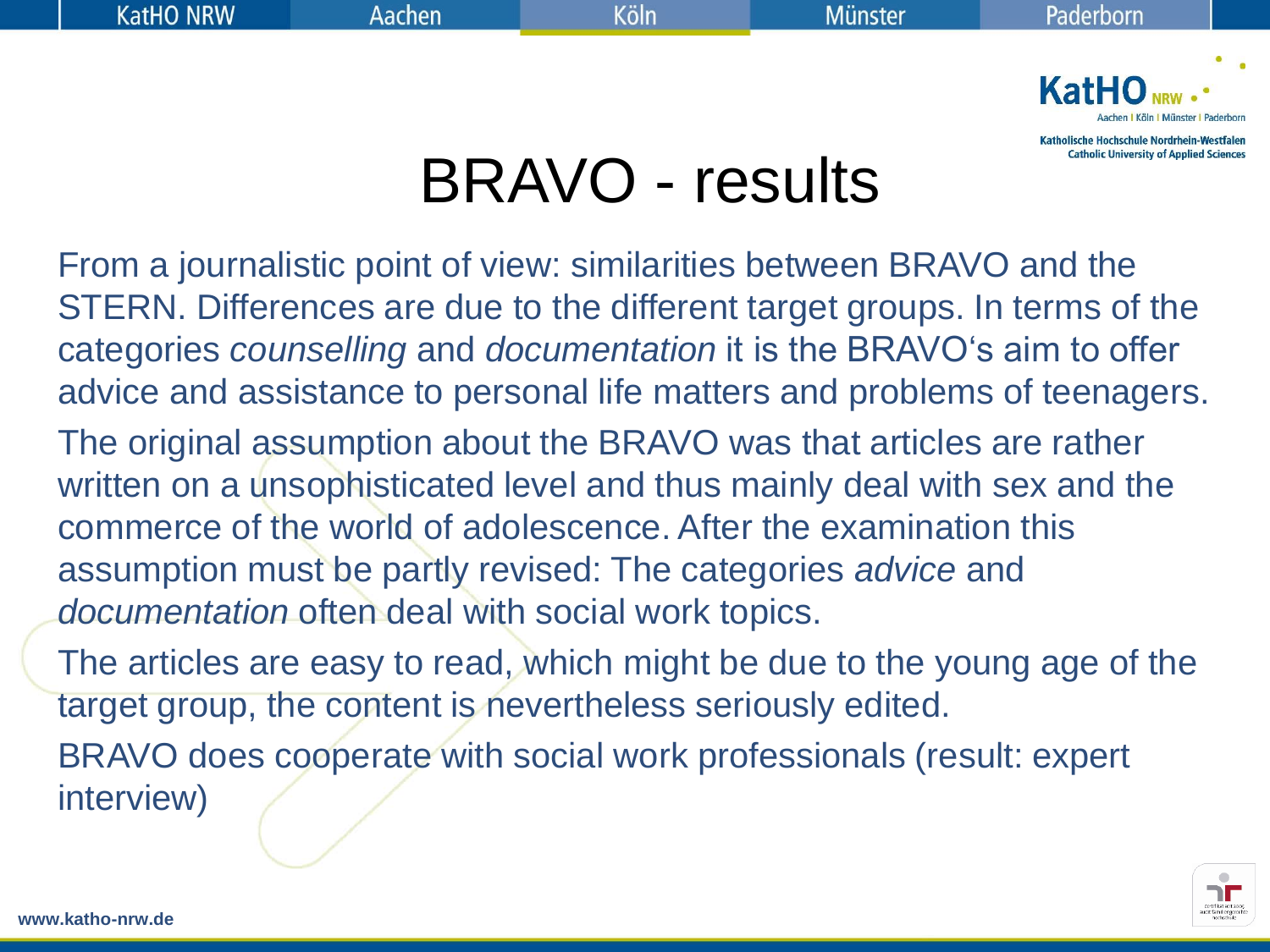

### Conclusion and discussion

#### **Are social work issues present in German magazines – and if so, how are they being discussed?**

The first part of the question can be approved unconditionally: in three of the four examined magazines, social work topics are debated.

The second part of the question is more difficult. It refers to the aspect how topics can be represented in an adequate way from the perspective of social work. – Each magazine that has been dealt with deeper has an own identical style and understanding. This explains why the reports vary strongly.

However: in Germany social work succeeded to enter the medial platforms.

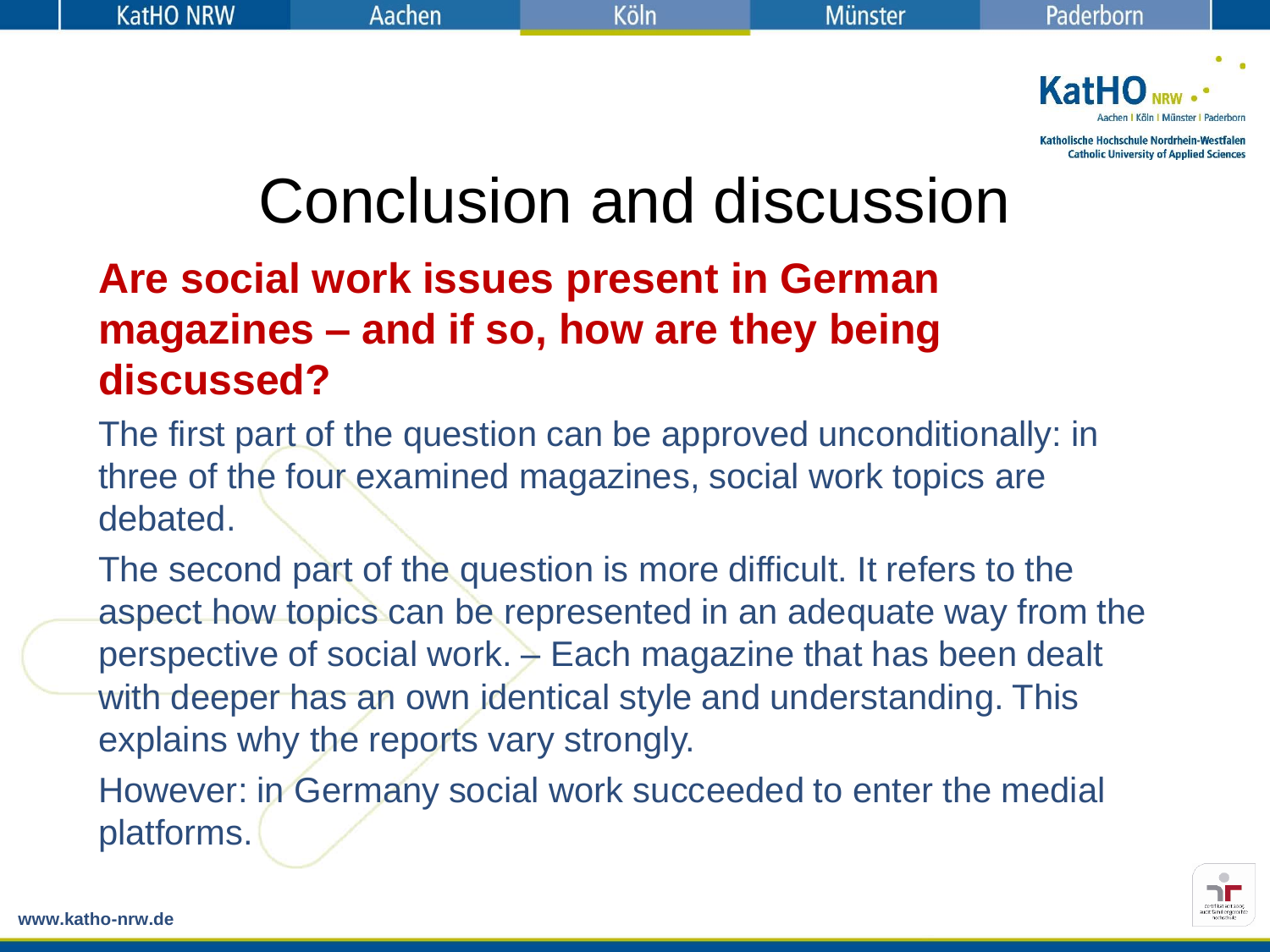

## Conclusion and discussion

In spite of the wide-spread themes of social work in the public sector there is a striking observation to be made:

#### **The presence of social work topics rather refers to social work themes than to the accordant profession of social work**.

Social work topics are not discussed by experts of social work practice (not even discipline or science). Rather, judiciaries, politicians, medical scientists or psychologists respond to social work issues. Sometimes social workers are interviewed as experts. **However, these experts are then assigned to other professions or being denominated as**  "addiction experts", "drug experts", "family counsellors" etc. **not with social workers…!**

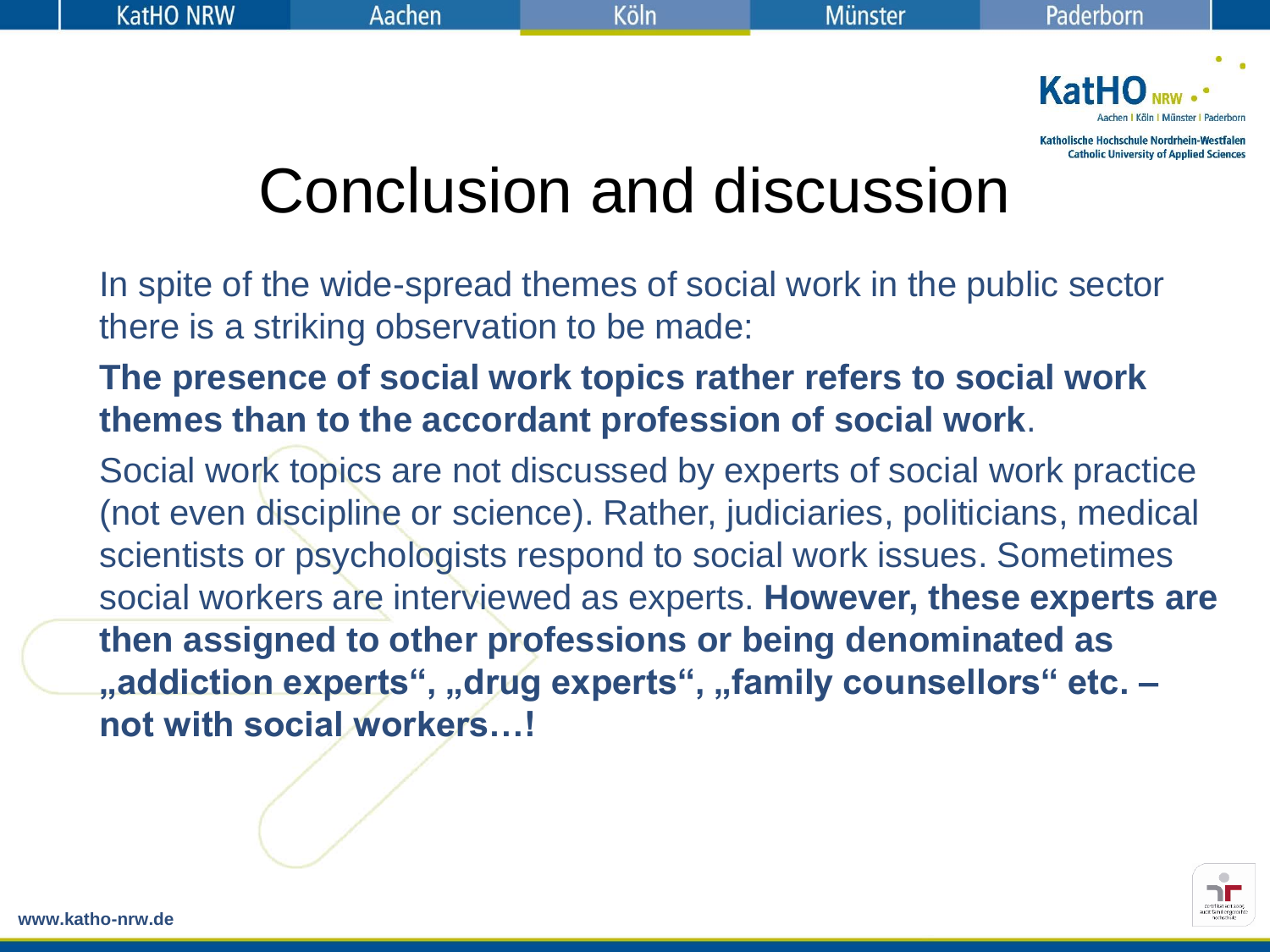

### Further considerations from a perspective of communication studies

**Social work topics are indeed present in German magazines. But social work topics seem not to be considered to belong to the profession of social work.** 

This may be due to that fact that social work institutions or actors do not deliver sufficiently relevant information to public relations agencies or editorial departments (Puhl, 2004). This distinguishes social work from experiences media makes with other organisations, such as churches and businesses.

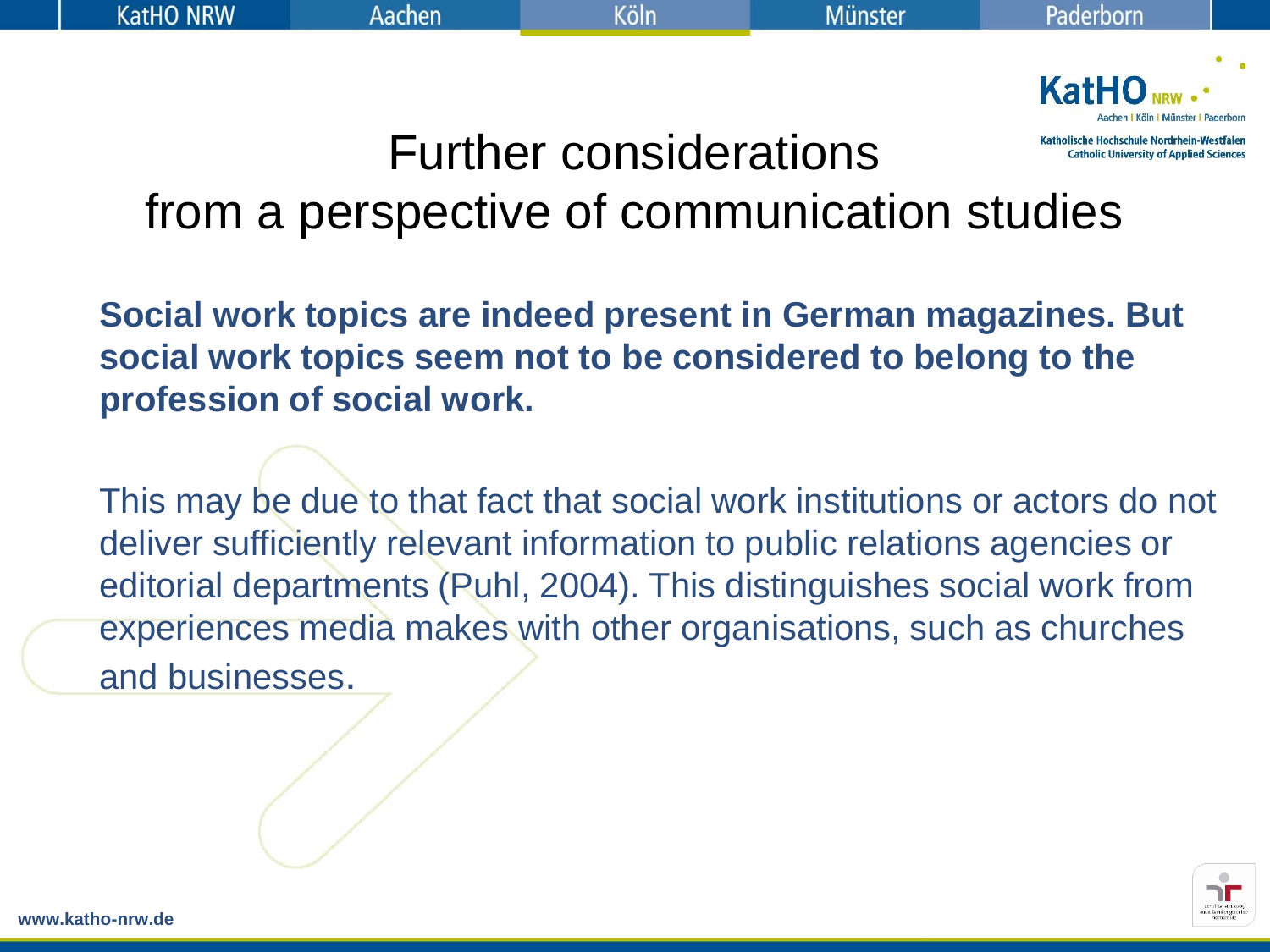

**Catholic University of Applied Sciences** 

### Critical remarks

- It strikes the eye, that social problems are being discussed on a benign, understanding and even sophisticated level.
- In German magazines neither the clients nor the social workers are being blamed personally.
- Articles in German magazines outline, if any, the shortcomings of the German welfare system.
- However, this is in no way in line with the image that is ascribed to social work in representative studies (sw is often considered as incompetent, unsucessful and expensive).
- It should therefore be analyzed, why the positive images, which are connoted in German magazines and the ones, which are expressed by the general public - or even some of the social workers on the quiet – diverge so widely?